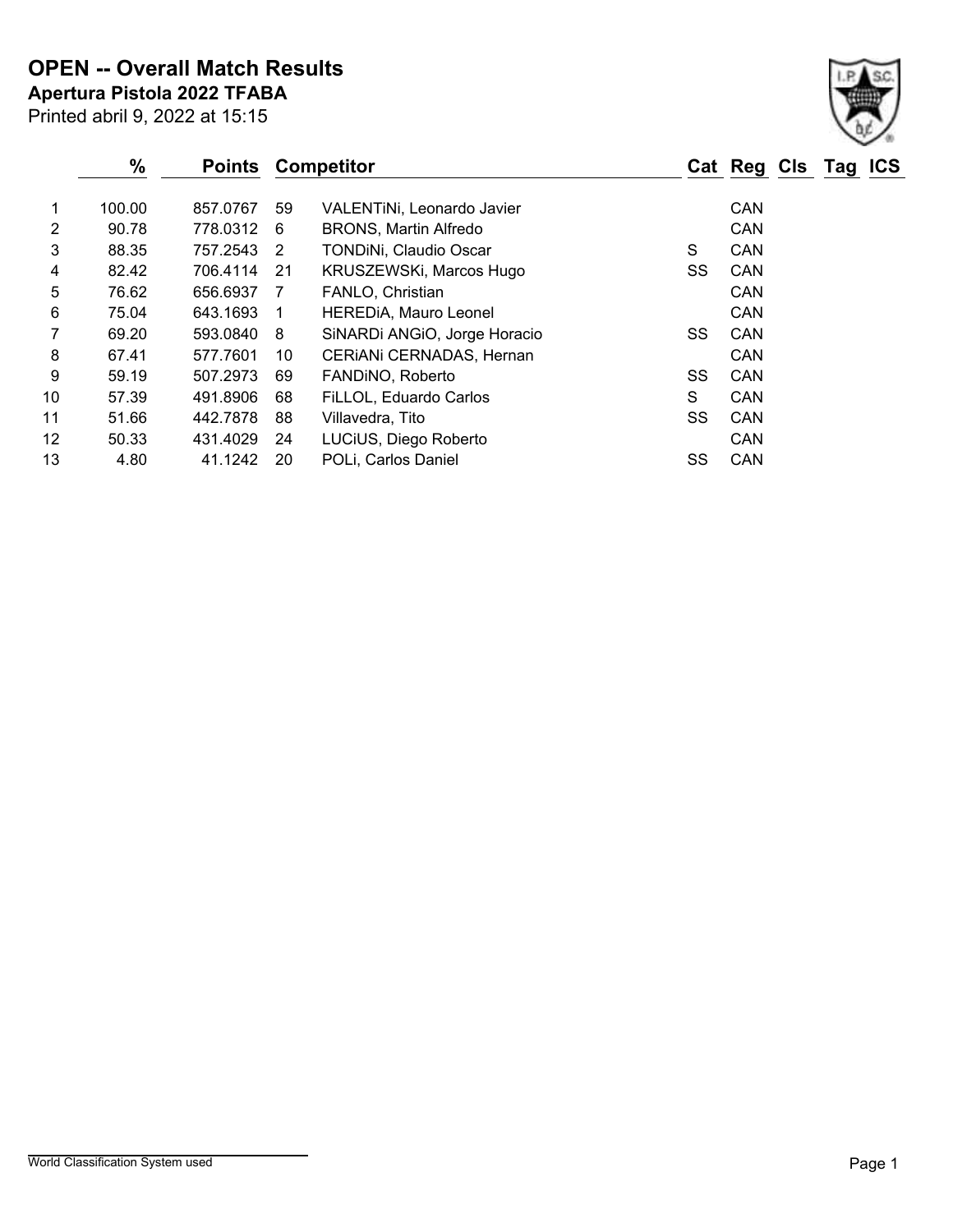**PRODUCTION -- Overall Match Results**

**Apertura Pistola 2022 TFABA**

Printed abril 9, 2022 at 15:15



|                  | %      | <b>Points</b> |    | <b>Competitor</b>             |             | Cat Reg Cls Tag |  | <b>ICS</b> |
|------------------|--------|---------------|----|-------------------------------|-------------|-----------------|--|------------|
| $\mathbf{1}$     | 100.00 | 824.4903      | 35 | GiNi, Sebastian Pedro         |             | CAN             |  |            |
| $\overline{2}$   | 95.01  | 783.3202      | 57 | ZAMANi, Ivan                  | J           | CAN             |  |            |
| 3                | 94.08  | 775.6441      | 53 | Savarelli, Franco             |             | <b>ARG</b>      |  |            |
| 4                | 94.01  | 775.0927      | 84 | Meixner, Carlos               |             | CAN             |  |            |
| 5                | 93.81  | 773.4830      | 42 | Cassola, Federico             |             | <b>ARG</b>      |  |            |
| $\,6$            | 92.01  | 758.6015      | 49 | Zancaner, Federico            |             | <b>ARG</b>      |  |            |
| $\overline{7}$   | 89.57  | 738.4674      | 82 | Palomba, Esteban              |             | CAN             |  |            |
| $\bf 8$          | 86.20  | 710.7264      | 83 | Bastiani, Juan Pablo          |             | <b>ARG</b>      |  |            |
| $\boldsymbol{9}$ | 84.95  | 700.3748      | 86 | Baigorria, Omar               | S           | CAN             |  |            |
| 10               | 84.53  | 696.9105      | 22 | GONZALEZ, Diego Fabian        |             | CAN             |  |            |
| 11               | 84.30  | 695.0439      | 65 | <b>GENTILE, Diego Cesar</b>   | $\mathbf S$ | CAN             |  |            |
| 12               | 81.79  | 674.3850      | 71 | NiKiFORUK, Nicolas Andres     |             | CAN             |  |            |
| 13               | 77.26  | 636.9786      | 37 | LOPEZ, Jorge Alberto          | S           | CAN             |  |            |
| 14               | 76.42  | 630.0736      | 29 | Fasci, Omar                   | SS          | <b>ARG</b>      |  |            |
| 15               | 76.17  | 628.0433      | 63 | HEUSINGER, Carlos Valentin    |             | CAN             |  |            |
| 16               | 73.82  | 608.6334      | 72 | Tassara Arcieri, Francisco    |             | <b>ARG</b>      |  |            |
| 17               | 72.38  | 596.7802      | 34 | Valente, Luciano              | S           | <b>ARG</b>      |  |            |
| 18               | 68.59  | 565.5231      | 54 | CORREA, Leonardo              |             | CAN             |  |            |
| 19               | 68.22  | 562.4545      | 36 | SABACH, Marcelo Victor        | $\mathbf S$ | CAN             |  |            |
| 20               | 67.72  | 558.3787      | 80 | ZiCCARELLi, Ziccarelli        |             | CAN             |  |            |
| 21               | 67.70  | 558.1505      | 11 | OJEDA, Lucas                  |             | CAN             |  |            |
| 22               | 67.69  | 558.1053      | 81 | Farinha, Maximiliano          |             | CAN             |  |            |
| 23               | 65.54  | 540.3760      | 9  | PiACAMPO, Deborah Natalia     | L           | CAN             |  |            |
| 24               | 60.93  | 502.4010      | 87 | Ortiz, Facundo                |             | CAN             |  |            |
| 25               | 60.77  | 501.0222      | 74 | ANZORENA, Pablo               |             | CAN             |  |            |
| 26               | 60.50  | 498.8527      | 3  | ALVAREZ BERRO, Aditardo Cesar | SS          | CAN             |  |            |
| 27               | 59.57  | 491.1735      | 4  | Hay Chaia, Matias             |             | <b>ARG</b>      |  |            |
| 28               | 59.04  | 486.8033      | 13 | TEJERINA, Eduardo Martin      |             | CAN             |  |            |
| 29               | 58.05  | 478.5907      | 39 | Rodolfi, Walter               | S           | <b>ARG</b>      |  |            |
| 30               | 57.60  | 474.8932      | 17 | RAFFO, Martin Alberto         |             | CAN             |  |            |
| 31               | 54.07  | 445.7814      | 73 | ViLLA, Pablo Horacio          | S           | CAN             |  |            |
| 32               | 52.60  | 433.6561      | 78 | ALTUNA, Jorge                 |             | CAN             |  |            |
| 33               | 52.01  | 428.8576      | 60 | RONCHi, Mateo ignacio         |             | CAN             |  |            |
| 34               | 51.34  | 423.3317      | 67 | FiRPO, Patricio Eduard        |             | CAN             |  |            |
| 35               | 50.71  | 418.0817      | 40 | Rodolfi, Luciano              | SS          | <b>ARG</b>      |  |            |
| 36               | 50.09  | 413.0251      | 55 | CORREA, Joaquin               |             | CAN             |  |            |
| 37               | 46.57  | 383.9828      | 46 | Couceiro, Fernando            | $\mathbf S$ | <b>ARG</b>      |  |            |
| 38               | 44.66  | 368.2237      | 47 | Molina, Christian             |             | <b>ARG</b>      |  |            |
| 39               | 43.75  | 360.7455      | 90 | Badaro, Joaquin               |             | CAN             |  |            |
| 40               | 43.65  | 359.9145      | 43 | FERNANDEZ, Mariana            | L           | CAN             |  |            |
| 41               | 43.55  | 359.0849      | 75 | PEDROTTi, Francisco           |             | CAN             |  |            |
| 42               | 43.38  | 357.6985      | 27 | Salerno, Gustavo              | S           | <b>ARG</b>      |  |            |
| 43               | 43.38  | 357.6626      | 61 | BOYACiYAN, Daniel Arturo      |             | CAN             |  |            |
| 44               | 42.33  | 348.9827      | 91 | Miranda, Gonzalo              |             | CAN             |  |            |
| 45               | 38.49  | 317.3545      | 58 | Ponsiglione Rios, Giosue      |             | CAN             |  |            |

World Classification System used **Page 1**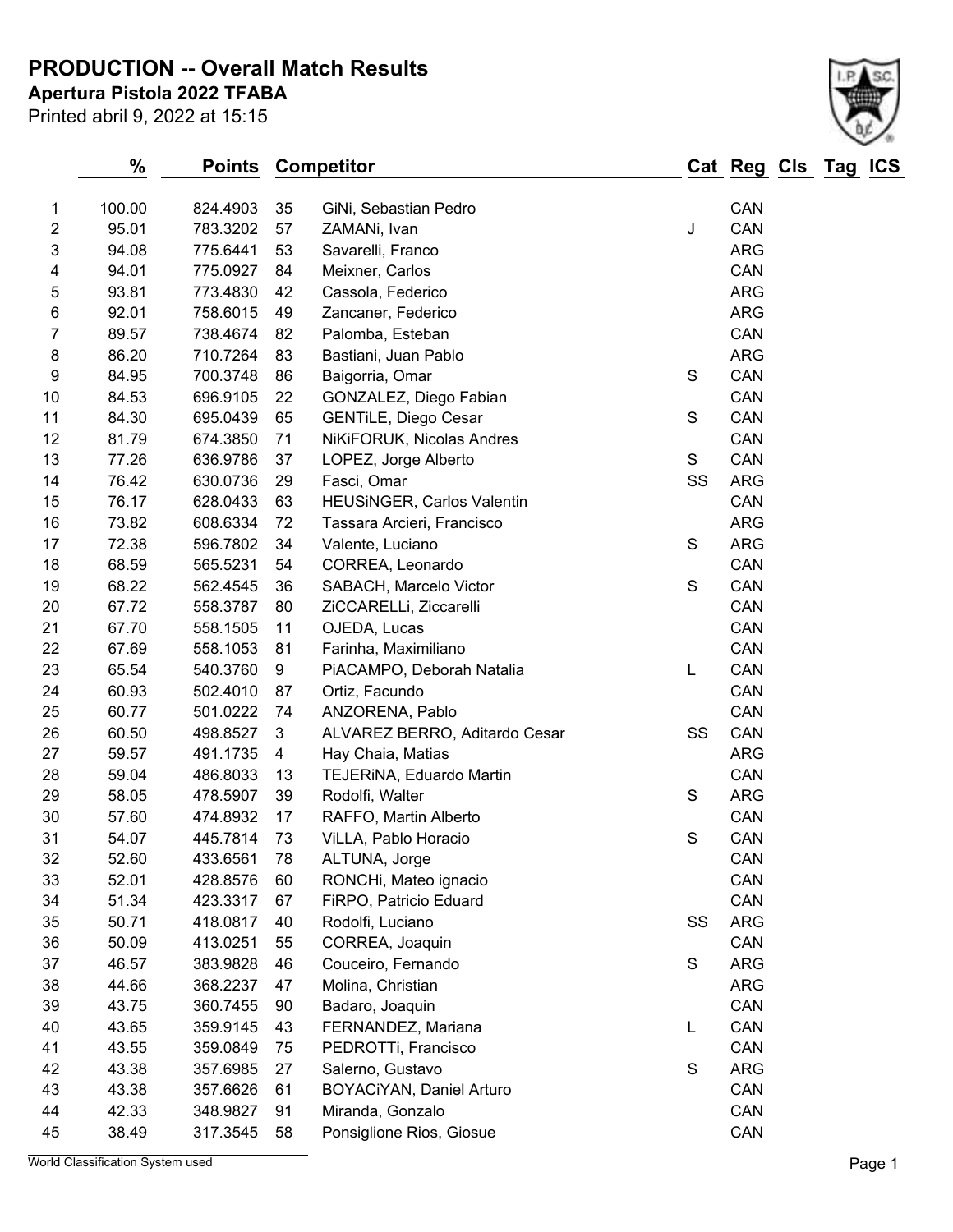**PRODUCTION -- Overall Match Results**

**Apertura Pistola 2022 TFABA**

| × |  |
|---|--|

| $\%$  | <b>Points</b> |                   |                         |                   |            | Tag | <b>ICS</b>  |
|-------|---------------|-------------------|-------------------------|-------------------|------------|-----|-------------|
| 37.47 | 308.9481      | 48                | GARCIA, Xoan            |                   | <b>CAN</b> |     |             |
| 37.12 | 306.0180      | 14                | Saleh, Mouhamad         |                   | ARG        |     |             |
| 35.24 | 290.5899      | 92                | Fleischer, Marcelo      |                   | <b>CAN</b> |     |             |
| 34.66 | 285.7979      | 26                | Di PiETRO, Jorge Walter | SS                | CAN        |     |             |
| 27.15 | 223.8085      | 38                | CAVIA, Miguel           | S                 | <b>CAN</b> |     |             |
| 21.52 | 177.4178      | 76                | SAN GREGORIO, Federico  |                   | <b>CAN</b> |     |             |
| 20.12 | 165.8886      | 79                | ViLLA, Marcelo          |                   | <b>CAN</b> |     |             |
| 16.31 | 134.4526      | 85                | Siri, Hector            |                   | <b>CAN</b> |     |             |
| 0.00  | 0.0000        | $12 \overline{ }$ | LANEVE, Dante Miguel    | S                 | CAN        |     |             |
|       |               |                   |                         | <b>Competitor</b> |            |     | Cat Reg Cls |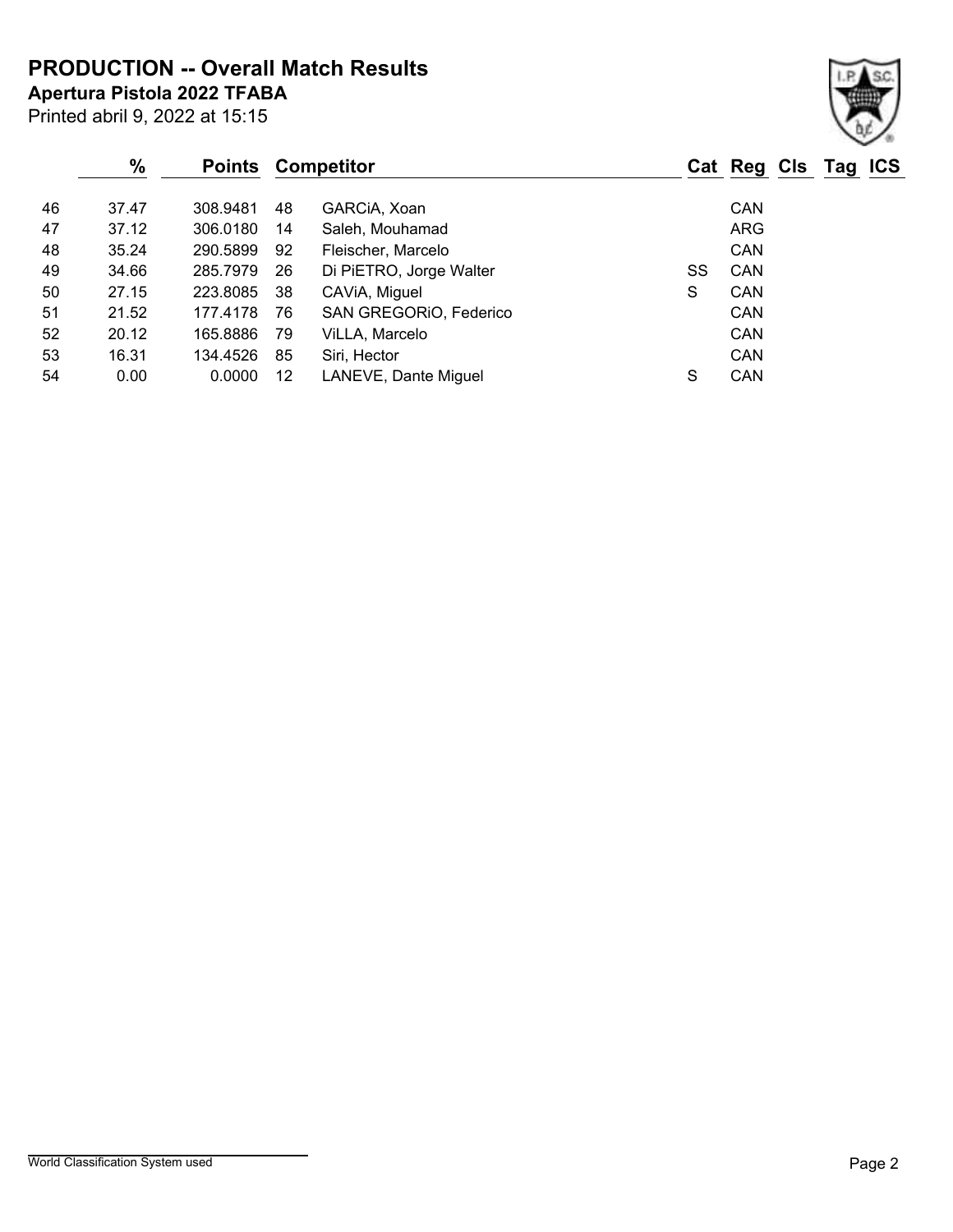# **PRODUCTION OPTICS -- Overall Match Results**

**Apertura Pistola 2022 TFABA**

|    | $\%$   | <b>Points</b> |     | <b>Competitor</b>         |   | Cat Reg Cls Tag ICS |  |
|----|--------|---------------|-----|---------------------------|---|---------------------|--|
|    | 100.00 | 876.1964      | 16  | QUINDI VALLERGA, Gaston   |   | <b>CAN</b>          |  |
| 2  | 90.88  | 796.3311      | 18  | Gashu, Juan               |   | <b>CAN</b>          |  |
| 3  | 78.88  | 691.1701      | 64  | PEREZ, Damian A.          |   | <b>CAN</b>          |  |
| 4  | 77.14  | 675.8642      | -33 | Stamon, David             |   | <b>ARG</b>          |  |
| 5  | 64.35  | 563.8478      | 44  | Lopo, Damian              |   | <b>CAN</b>          |  |
| 6  | 59.40  | 520.4967      | -28 | QUINTIERI, Sergio Gabriel | S | <b>CAN</b>          |  |
|    | 55.27  | 484.2957      | -32 | Luberto, Juan Pablo       | S | <b>ARG</b>          |  |
| 8  | 47.80  | 418.7957      | -31 | Galotto, Pablo            | S | CAN                 |  |
| 9  | 44.84  | 392.9000      | 25  | FERNANDEZ ALONSO, Gonzalo |   | <b>CAN</b>          |  |
| 10 | 37.05  | 324.6200      | 30  | Cabanela, Sergio          |   | <b>ARG</b>          |  |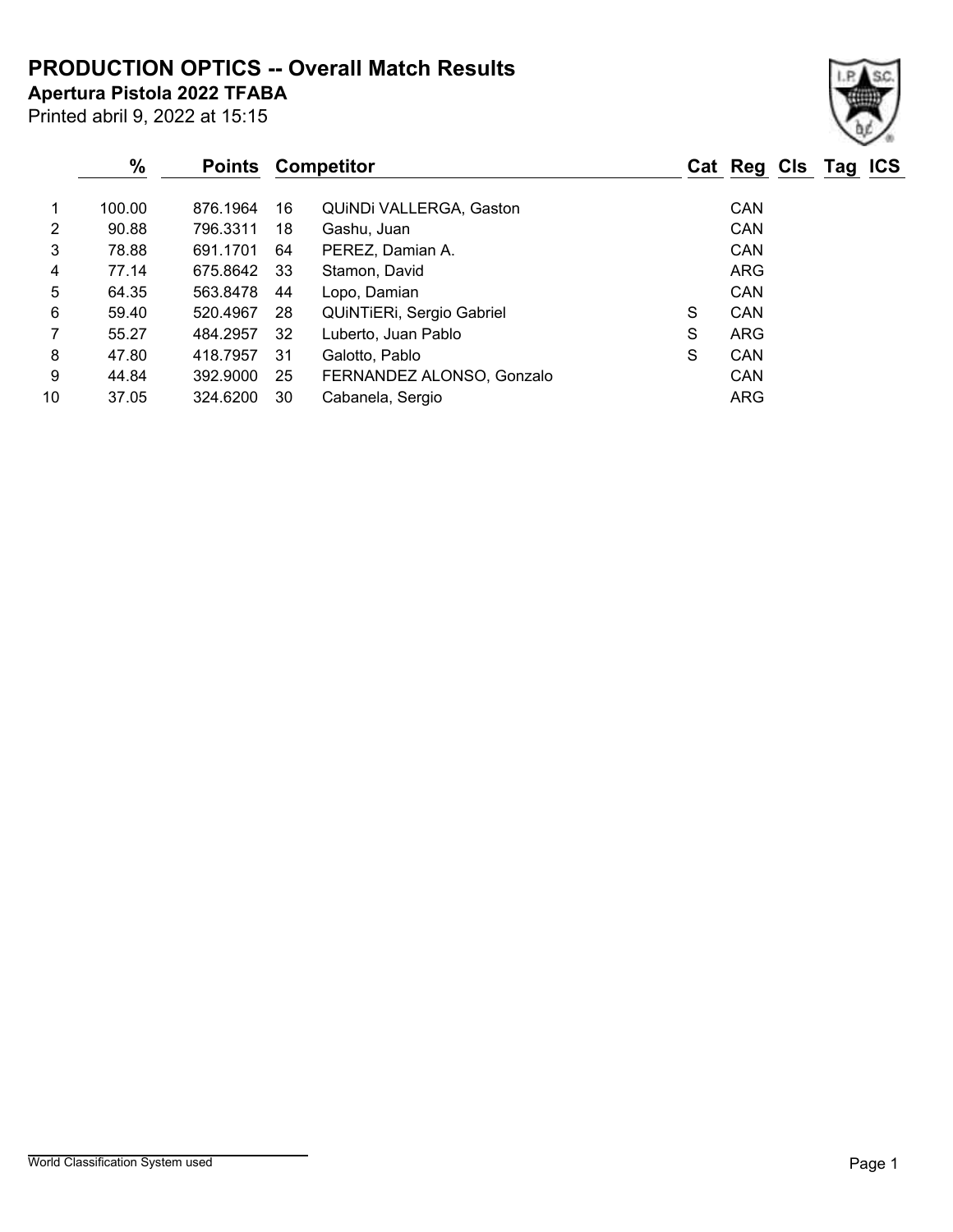**Apertura Pistola 2022 TFABA REVOLVER -- Overall Match Results**

Printed abril 9, 2022 at 15:15

### **% Points Competitor Cat Reg Cls Tag ICS** 1 100.00 871.1855 89 Gonzalez, Alejandro S CAN 2 79.99 696.8786 50 Fontana, Alejandro SS ARG 3 50.12 436.6746 15 JAUREGUi, Martin CAN 4 0.00 0.0000 51 MiLLARES, Carlos Alberto SS CAN

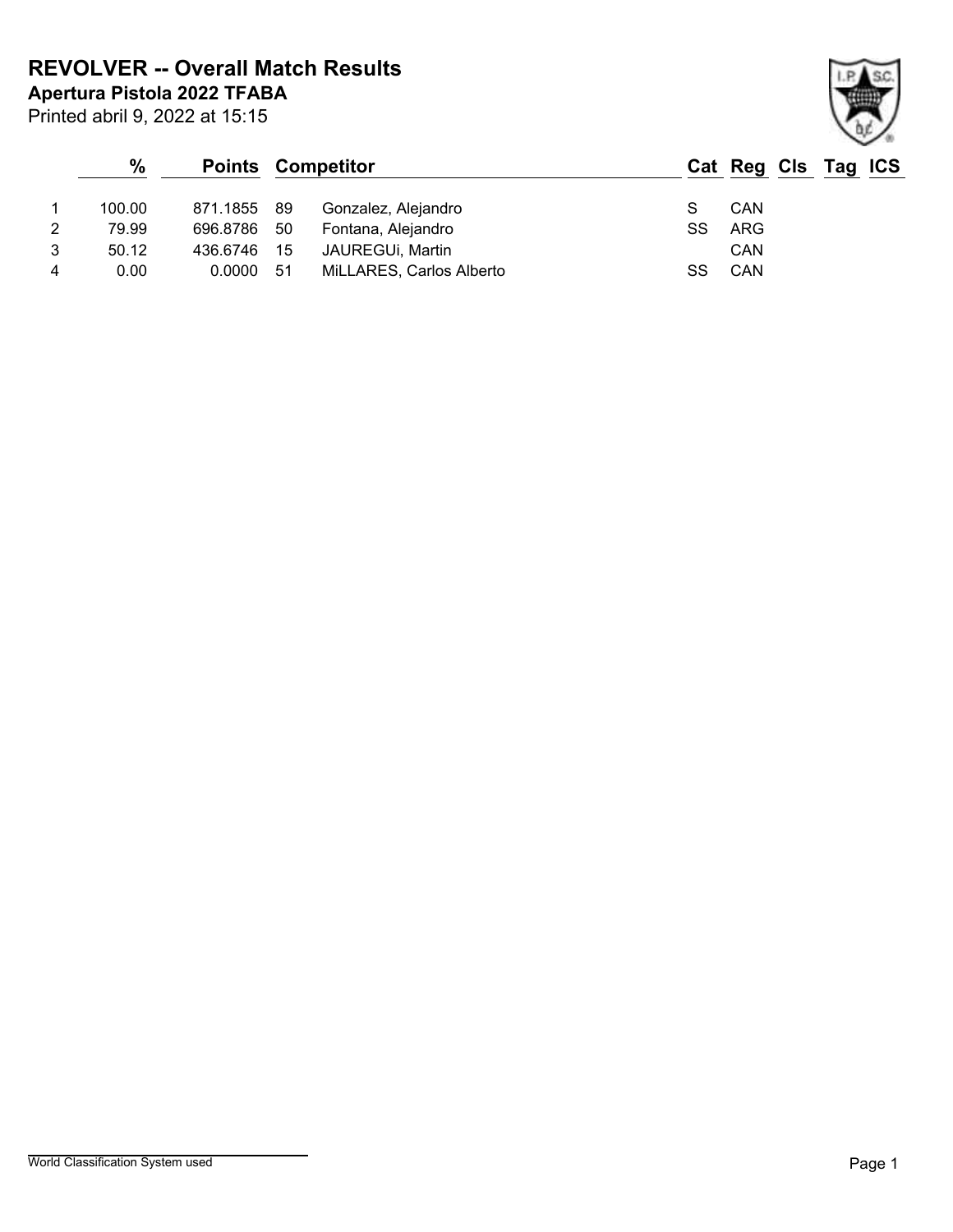**STANDARD -- Overall Match Results**

**Apertura Pistola 2022 TFABA**

|   | $\%$   |             | <b>Points Competitor</b>        |    | Cat Reg Cls Tag ICS |  |  |
|---|--------|-------------|---------------------------------|----|---------------------|--|--|
|   | 100.00 | 859.1053 62 | LOPEZ, Alvaro Javier            |    | CAN                 |  |  |
| 2 | 92.26  | 792.6036 56 | <b>GENTILE, Ricardo Aurelio</b> | SS | CAN                 |  |  |
| 3 | 84.89  | 729.3368 45 | LUCES, Hector Hernan            |    | CAN                 |  |  |

4 83.96 721.3353 41 PEREYRA, Esteban Emilio CAN 5 80.02 687.4177 5 GRAMiGNA, Martin Eduardo CAN